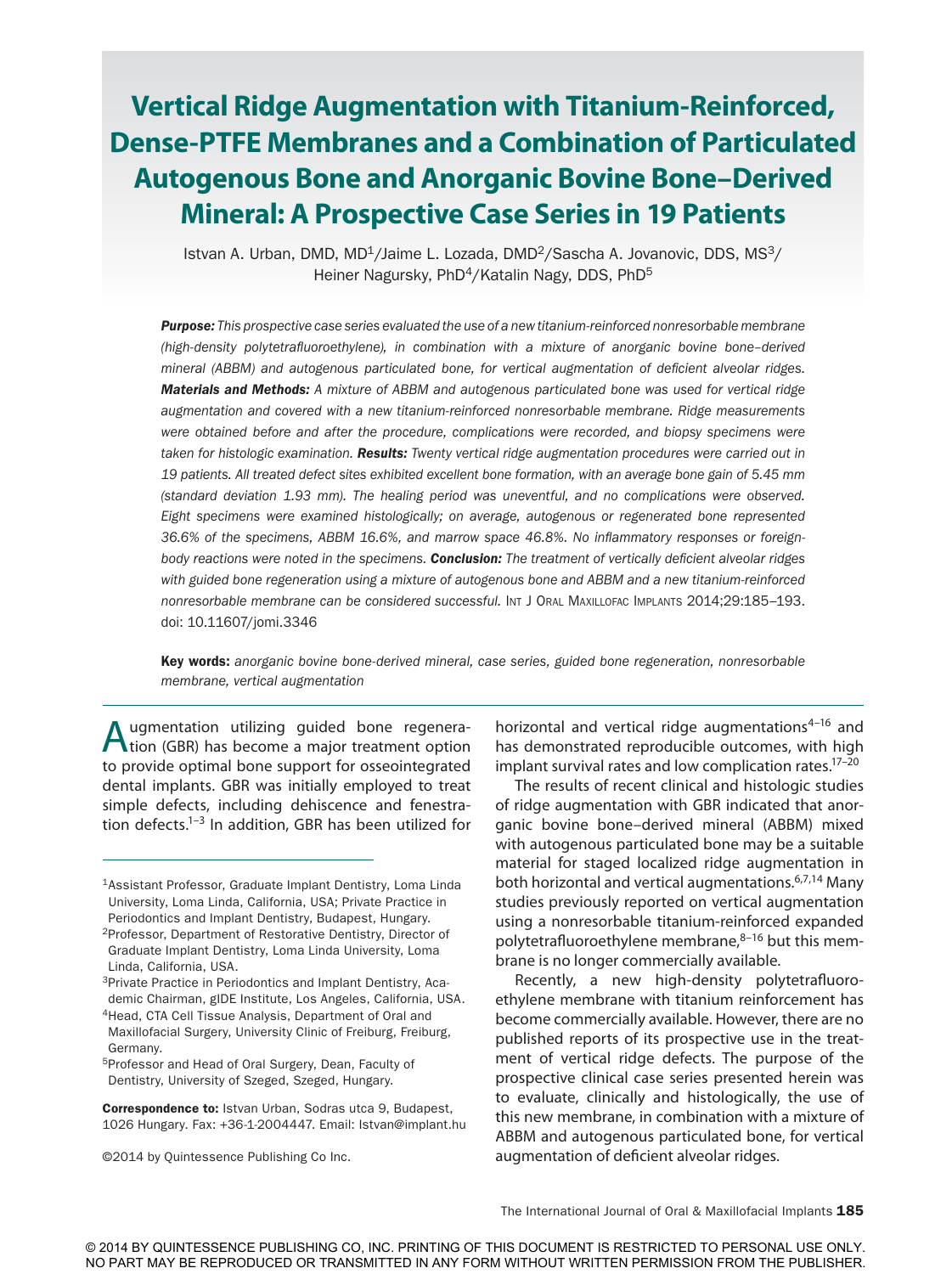# MATERIALS AND METHODS

This case series reports on patients who presented to a clinical practice and were consecutively treated with vertical ridge augmentation using GBR and particulated composite bone grafts between January 2010 and May 2012. All patients required augmentation of a vertically deficient ridge for subsequent implant placement; some patients also required sinus floor elevation. All patients were treated in a private practice in Budapest, Hungary, and all surgical procedures were performed by the same practitioner (IU), who has more than 20 years of experience in oral surgery and implant therapies. The prosthetic treatments were performed and restored by the same dentist (IU) and other private practitioners.

Patients were selected for this treatment who required vertical bone regeneration (*1*) to achieve the necessary bone level to place dental implants and (*2*) to improve the crown/implant ratio and esthetics. Patients were required to have good physical health and good oral hygiene prior to treatment. All patients were fully informed about the treatment prior to the first surgical procedure and provided written consent for the procedure. Patients were not eligible for this treatment if they were current smokers, consumed excessive alcohol, or had uncontrolled systemic conditions or uncontrolled periodontal disease.

All patients were treated with vertical ridge augmentation using a titanium-reinforced high-density polytetrafluoroethylene (TR-PTFE) membrane (Cytoplast Ti-250 Titanium-Reinforced Membrane, Osteogenics Biomedical) and a combination of autogenous bone and ABBM (Bio-Oss, Geistlich Pharma) (Figs 1 and 2).

The medications, flap design, sutures, and bone harvesting procedure used in this case series have been described previously.<sup>6,10,14,21</sup> Briefly, the flap design was chosen to ensure primary tension-free closure after the bone grafting procedure despite the increased dimension of the ridge. A remote flap was created by means of crestal and vertical releasing incisions. A full-thickness, midcrestal incision into the keratinized gingiva was performed with a surgical scalpel. The two divergent vertical incisions were placed at least one tooth away from the surgical site. In edentulous areas, the vertical incisions were placed at least 5 mm away from the augmentation site. After primary incisions, periosteal elevators were used to reflect a fullthickness flap beyond the mucogingival junction and at least 5 mm beyond the bone defect. The recipient bone bed was prepared with multiple decorticalization holes using a small round bur.

The autografts were harvested and particulated in a bone mill (R. Quétin Bone-Mill, Roswitha Quétin Dental Products). A 1:1 mixture of autograft and ABBM (ie, composite bone graft) was prepared and then applied to the defect. The composite bone graft was immobilized and covered with a TR-PTFE membrane that was stabilized with titanium bone tacks (Master Pin Control, Meisinger) and/or titanium screws (Pro-Fix Tenting Screw, Osteogenics Biomedical).

Maxillary vertical cases were combined with a sinus augmentation procedure, when indicated, to achieve additional apical bone height for subsequent implant placement. Defects were measured during the grafting procedures with a calibrated periodontal probe. Vertical bone defects were measured from the most apical portion of the defect to a line connecting the interproximal bone between neighboring teeth, or to the original bone crest of the edentulous area.

If the edges of the membrane were not well adapted, a collagen membrane (Bio-Gide Resorbable Bilayer Membrane, Geistlich Pharma) was placed over the nonresorbable membrane to close any open space in the grafted area (Fig 2). Once the membrane was completely secured, the flap was mobilized to permit tension-free primary closure. A periosteal releasing incision connecting the two vertical incisions was performed to achieve elasticity of the flap. The releasing incision was reinforced until a completely tension-free closure was possible. In posterior mandibular cases, both the lingual and the buccal flaps were advanced. The flap was then sutured in two layers. First, horizontal mattress sutures (GORE-TEX CV-5 Suture, W.L. Gore & Associates) were placed 4 mm from the incision line; then, single interrupted sutures in the same material were placed to close the edges of the flap and leave at least a 4-mm-thick connective tissue layer between the membrane and the oral epithelium. This intimate connective tissue–connective tissue contact provided a barrier to prevent exposure of the membrane. Vertical incisions were closed with single interrupted sutures. The single interrupted sutures were removed after 10 to 14 days postsurgery, and mattress sutures were removed after 2 to 3 weeks.

Any complications in bone graft healing, such as membrane exposure, subsequent infection, and/ or morbidity associated with the harvest site, were recorded.

### Histologic Processing

Biopsy specimens were to be taken from at least eight patients at the time of implant placement for histologic evaluation, and consent was obtained from these patients for the specimens and evaluation. Cylindric specimens were obtained from implant osteotomies of selected healed and augmented surgical sites using a trephine bur with an inner diameter of 2.0 mm.

The biopsy specimens were fixed in 4% formalin for 5 to 7 days; dehydrated in a series of ethanols (70%, 80%, 90%, and 100% for 1 day in each concentration);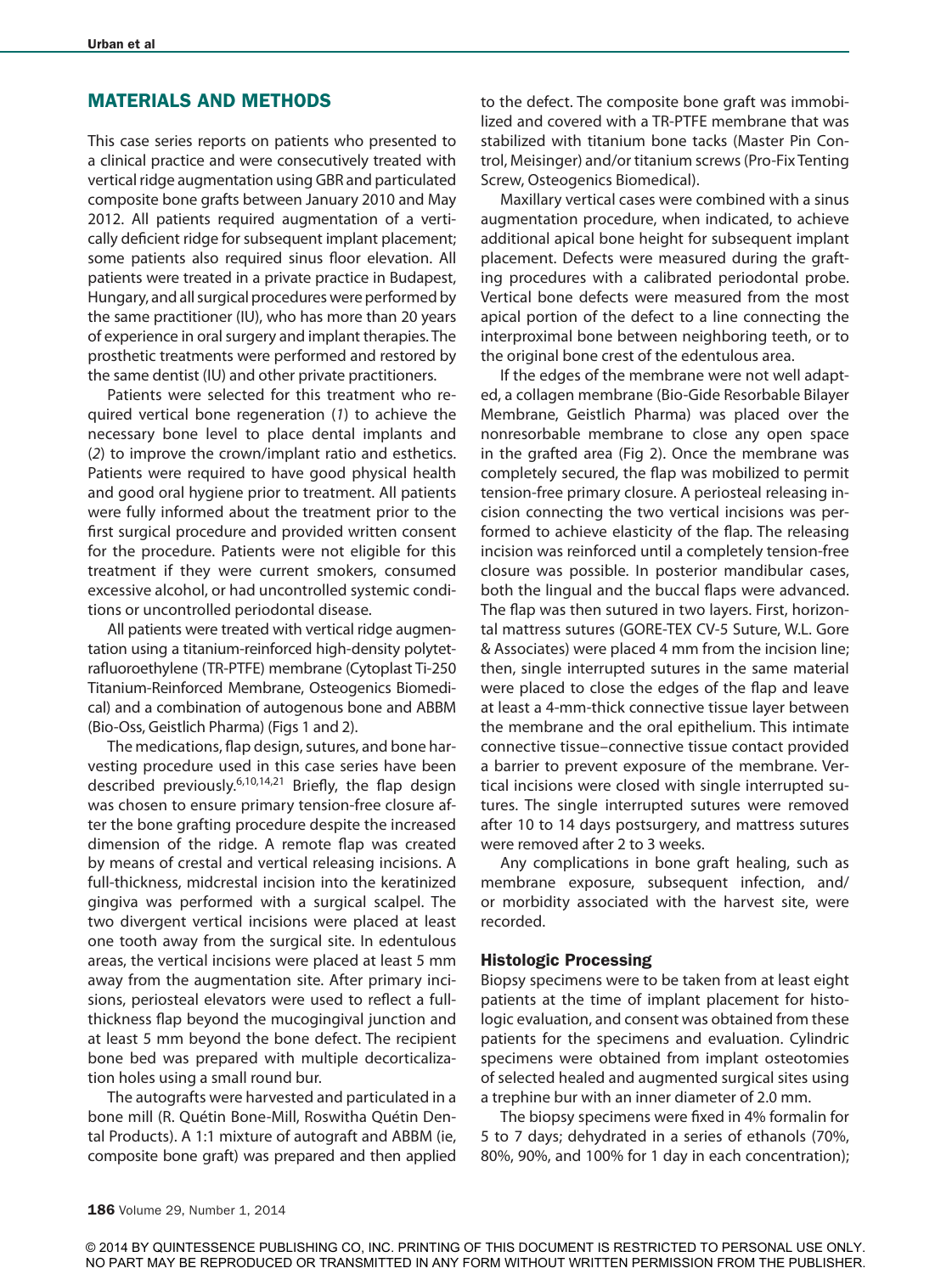Fig 1 *Representative case of posterior mandibular vertical augmentation.*

Fig 1a Panoramic radiograph of preoperative situation. Note that the defect is close to the mental nerve.



Fig 1b Buccal view of a vertical defect in the posterior mandible.

Fig 1c Buccal view of the particulated composite bone graft in place.







lingual side.



Fig 1d The membrane is fixated on the Figs 1e and 1f Buccal and occlusal views of the regenerated bone.





Fig 1h Three implants loaded for 12 months in the regenerated bone.

Fig 1g Panoramic radiograph of the regenerated bone with three implants in place. Note the optimal bone situation.

The International Journal of Oral & Maxillofacial Implants 187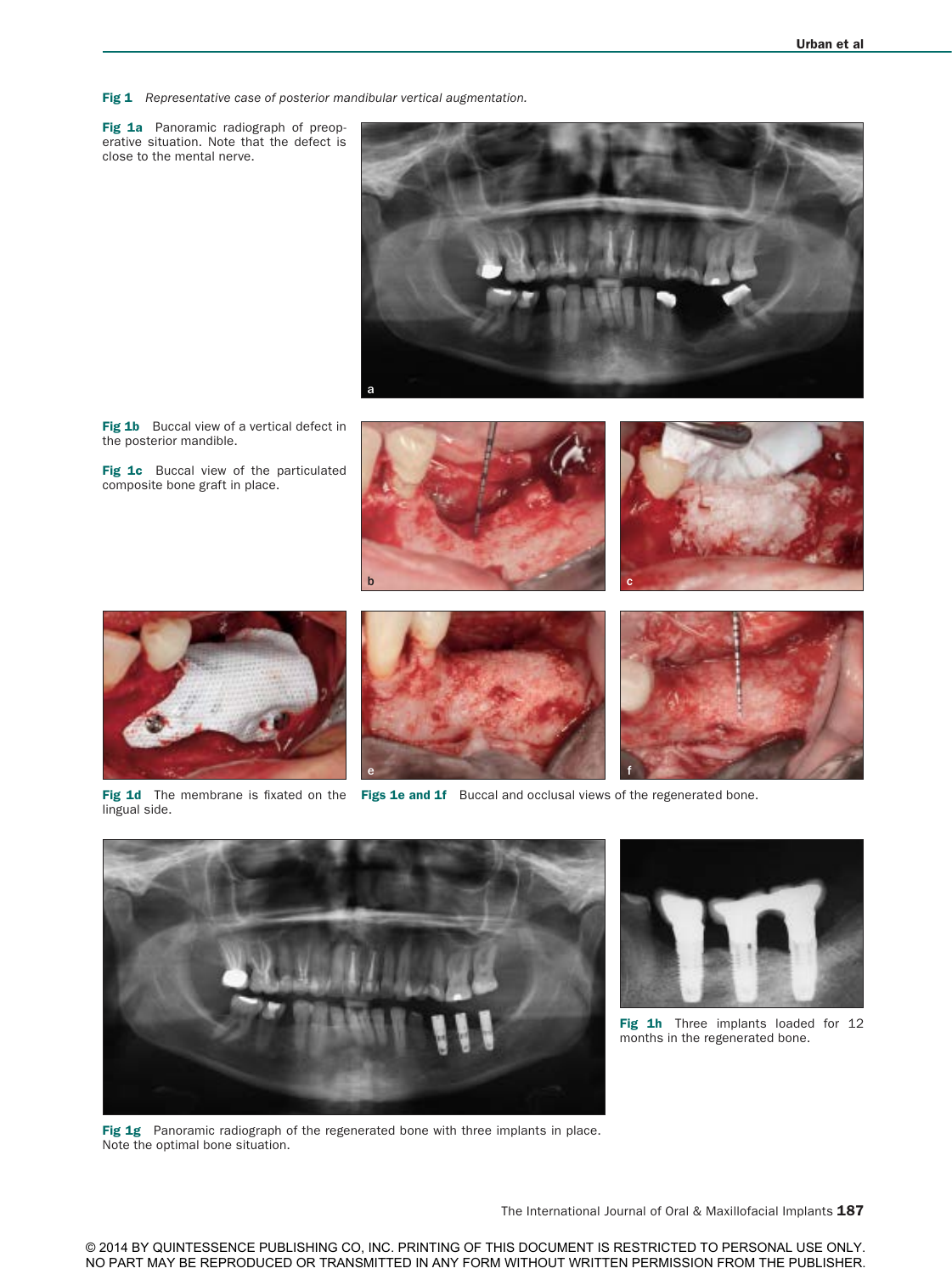Fig 2 *Representative case of an anterior maxillary vertical ridge augmentation.*

Fig 2a Panoramic radiograph of preoperative situation. Note the severe defect in the anterior maxilla.





Figs 2b and 2c Buccal views of a 9-mm vertical defect in the anterior maxilla. Fig 2d Buccal view of the particulated

bone graft in place. The TR-PTFE membrane is fixated on the palate.





Figs 2e and 2f The TR-PTFE membrane is fixated over the bone graft with titanium pins. Note that the right canine was extracted during the procedure, and the membrane is covering only the vertical defect. Distal to the vertical defect, a collagen membrane was used; this was fixated with additional pins.



Fig 2g Tension-free flap closure is accomplished using the double-layer suturing technique.

and defatted for 1 day in xylene (Merck). Specimens were then infiltrated, embedded, and polymerized in Technovit 9100 (Heraeus Kulzer) according to the manufacturer's instructions. After polymerization, samples were cut in 500-µm sections using a low-speed rotary diamond saw (Secotom-50, Struers). The sections were mounted onto opaque acrylic resin slides (Maertin) and ground to a final thickness of approximately 60 µm on a rotating grinding plate (Stuers). Specimens were subsequently stained with Azur II (Sigma-Aldrich Chemie) and pararosaniline (Merck).

#### Histologic and Histomorphometric Evaluations

Imaging was performed with an Axio Imager M1 microscope equipped with a digital AxioCam HRc (Carl Zeiss). Histomorphometric analysis was achieved with analySIS FIVE software (Soft Imaging System).

### Data Analysis

All data were analyzed by descriptive methods, and means, standard deviations, medians, ranges, and interquartile ranges were calculated using SAS statistical software (version 9.2, SAS Inc).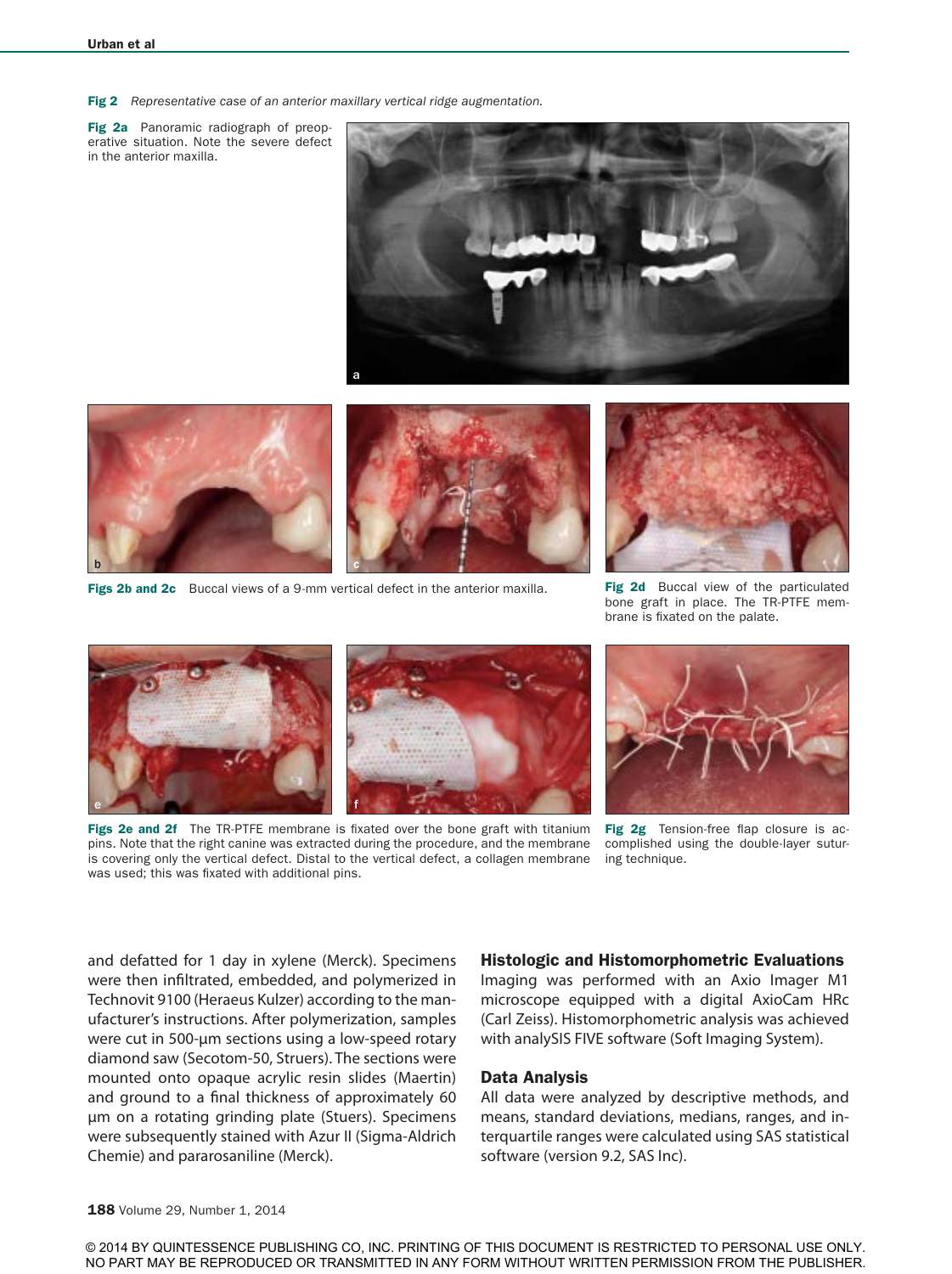

Fig 2h Cross-sectional view of a cone-beam computed tomogram demonstrating the regenerated bone.

Fig 2k Three implants were placed in the regenerated bone.



Figs 2i and 2j Buccal and occlusal views of the regenerated bone after 8.7 months of healing.



### RESULTS

This prospective case series reports on the use of a new TR-PTFE membrane in patients who reported to a clinical practice and required vertical bone augmentation prior to implant placement.

#### Clinical Observations

Twenty vertical ridge augmentation procedures were carried out in 19 patients (4 men, 15 women; mean age, 43.4 years). Five patients required simultaneous maxillary sinus floor augmentation (Table 1).

Intraoral bone grafts were harvested from the posterior mandible in 18 cases (90%), the posterior maxilla in one case (5%), and the chin in one case (5%). All patients presented with vertical bone defects. Five patients (five sites) had defects in the posterior maxilla and were treated simultaneously with sinus and vertical augmentation.

Bone regeneration was evaluated clinically at the time of membrane removal. The same reference points were used to ensure consistent measurements of vertical bone gain. The reference points were the line connecting the interproximal bone height between neighboring teeth, or the line connecting the interproximal bone height to the original bone crest of the edentulous area.

In general, all treated defect sites exhibited excellent bone formation, with an average of 5.45 mm (range, 2 to 9 mm; standard deviation 1.93 mm) of vertical augmentation achieved overall (see Table 1). None of the cases demonstrated bone resorption throughout the follow-up period.

The healing period was uneventful in all cases, and no complications, such as membrane exposure, infection, or harvest site morbidity, were observed. Postoperative swelling was remarkable in most cases, with maximum swelling at 48 hours postoperatively. Swelling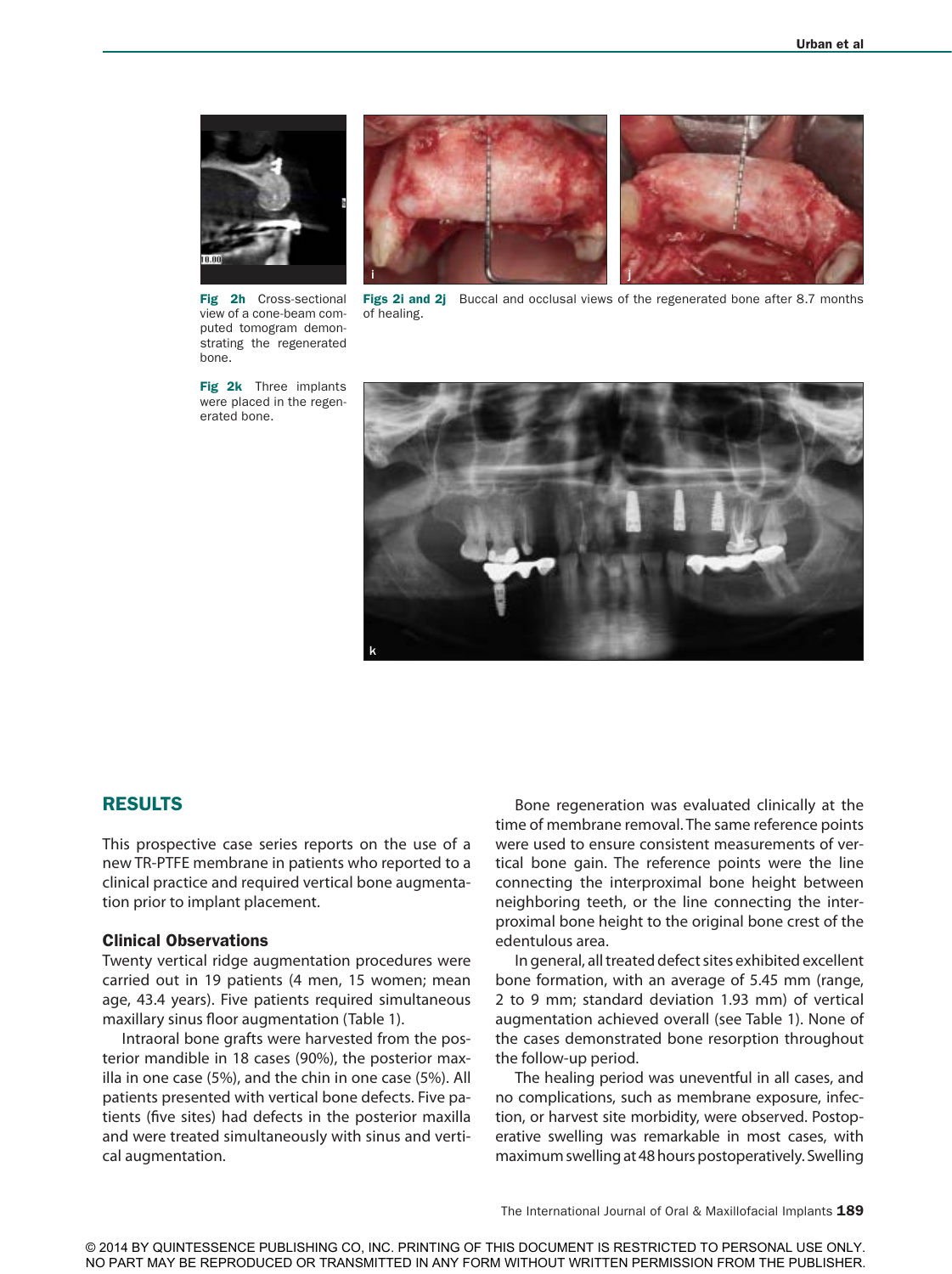| <b>Placement</b>                   |                   |              |                     |                                               |                             |                              |                          |
|------------------------------------|-------------------|--------------|---------------------|-----------------------------------------------|-----------------------------|------------------------------|--------------------------|
| Patient no.<br>(surgical site no.) | <b>Sex</b>        | Age (y)      | <b>Arch</b>         | <b>Simultaneous</b><br>sinus<br>augmentation? | <b>Healing</b><br>time (mo) | <b>Vertical</b><br>gain (mm) | <b>Histology</b>         |
| 1(1)                               | Male              | 68           | Maxilla             | Yes                                           | 8.0                         | 6.0                          | Yes                      |
| 2(2)                               | Male              | 63           | Maxilla             | Yes                                           | 7.6                         | 5.0                          | Yes                      |
| 3(3)                               | Female            | 26           | Maxilla             | <b>No</b>                                     | 6.4                         | 4.0                          | Yes                      |
| 4(4)                               | Female            | 34           | Maxilla             | <b>No</b>                                     | 6.3                         | 4.0                          | Yes                      |
| 5(5)                               | Female            | 26           | Maxilla             | No                                            | 9.6                         | 6.0                          | Yes                      |
| 6(6)                               | Female            | 54           | Maxilla             | <b>No</b>                                     | 7.7                         | 2.0                          | Yes                      |
| 7(7)                               | Female            | 46           | Mandible            | <b>No</b>                                     | 8.3                         | 8.0                          | Yes*                     |
| 8(8)                               | Female            | 44           | Maxilla             | <b>No</b>                                     | 12.0                        | 7.0                          | Yes*                     |
| 9(9)                               | Female            | 49           | Maxilla             | No                                            | 11.1                        | 7.0                          |                          |
| 10(10)                             | Female            | 47           | Mandible            | <b>No</b>                                     | 20.6                        | 5.0                          |                          |
| 11(11)<br>11(12)                   | Male              | 47           | Maxilla<br>Mandible | Yes<br>No                                     | 11.5<br>8.8                 | 5.0<br>4.0                   |                          |
| 12(13)                             | Female            | 34           | Maxilla             | <b>No</b>                                     | 8.7                         | 9.0                          |                          |
| 13(14)                             | Female            | 58           | Maxilla             | No                                            | 10.2                        | 3.0                          | $\overline{\phantom{m}}$ |
| 14(15)                             | Female            | 38           | Maxilla             | Yes                                           | 10.2                        | 5.0                          |                          |
| 15(16)                             | Female            | 33           | Maxilla             | <b>No</b>                                     | 8.5                         | 5.0                          | $\qquad \qquad -$        |
| 16(17)                             | Female            | 24           | Maxilla             | <b>No</b>                                     | 9.0                         | 9.0                          |                          |
| 17 (18)                            | Male              | 55           | Maxilla             | Yes                                           | 11.5                        | 7.0                          |                          |
| 18 (19)                            | Female            | 42           | Maxilla             | <b>No</b>                                     | 9.4                         | 5.0                          |                          |
| 19 (20)                            | Female            | 36           | Maxilla             | <b>No</b>                                     | 8.9                         | 3.0                          | $\overline{\phantom{0}}$ |
| N (data available)                 | 19                | 19           | 20                  | 20                                            | 20                          | 20                           | 8                        |
| Mean (SD)                          | $\qquad \qquad -$ | 43.4 (12.6)  | $\qquad \qquad -$   |                                               | 9.72(3.02)                  | 5.45(1.93)                   |                          |
| Median                             | $\qquad \qquad -$ | 44.0         | $\qquad \qquad -$   |                                               | 9.0                         | 5.0                          |                          |
| Interquartile range                |                   | (34.0, 51.5) |                     |                                               | (8.2, 10.4)                 | (4.0, 7.0)                   |                          |
| Range                              |                   | $24 - 68$    |                     |                                               | $(6.3 - 20.6)$              | $(2.0 - 9.0)$                |                          |

# Table 1 Surgical Sites Treated with Vertical Ridge Augmentation for Subsequent Implant

SD = standard deviation.

\*Two specimens were obtained for histologic analysis.

subsided gradually but was still visible at 1 week and disappeared completely after 10 days. Postoperative discomfort was primarily associated with tension from the swelling, but pain was minimal. No major complications, such as hemorrhage, postoperative infection, mandibular fracture, or neurosensory disturbances, occurred in any patients in this case series. There were no device-related adverse effects related to the use of the membrane in these augmentation procedures. Upon reopening of the surgical site at implant placement, the tissue appeared healthy, with a strong periosteal layer between the soft tissue and the bone, similar to results previously reported for nonresorbable and collagen membranes.

### Histologic and Histomorphometric Findings

Eight specimens were examined histologically. The histologic samples were taken, after a mean of 8.24 months of graft healing, during implant placement from the implant osteotomies utilizing a 2-mm trephine bur for implant site preparation. Histomorphometric analysis demonstrated that autogenous or regenerated bone represented a mean of 36.6% of the specimens; of this, 19.6% was newly formed bone and 17% was grafted bone. Grafted autogenous particles demonstrated ongoing remodeling. On average, ABBM accounted for 16.6% of the area and marrow space accounted for 46.8%. Representative histologic views are presented in Figs 3a to 3d. In all biopsy specimens evaluated, ABBM particles were connected with a dense network of newly formed bone of various degrees of maturation. In all specimens, the marrow space was well perfused with blood vessels, and no inflammatory response or foreign-body reaction was noted in any of the specimens.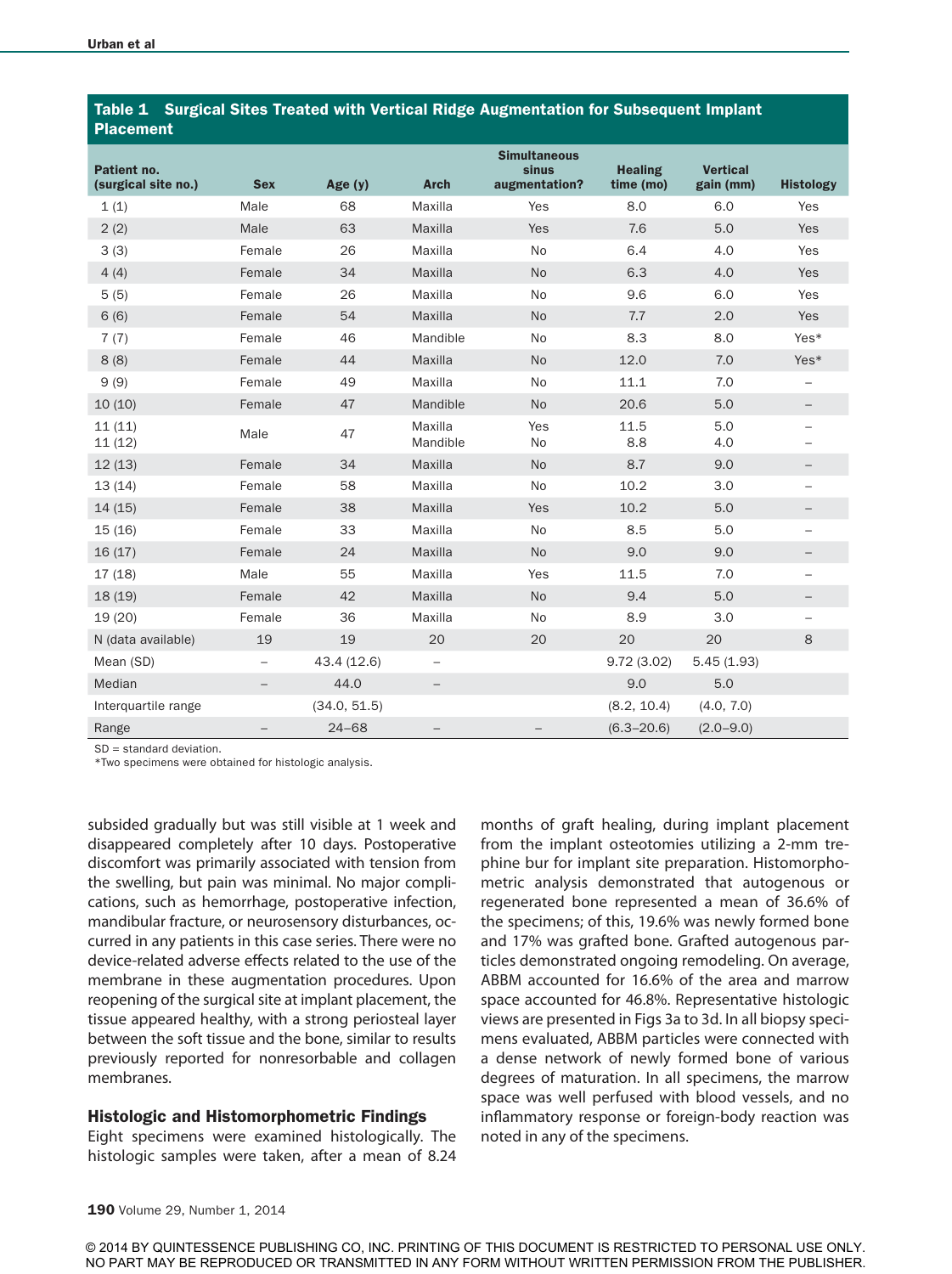Fig 3a Overview of a histologic section taken after 9 months of graft healing from the patient shown in Fig 2 (original magnification  $\times$ 50).

Fig 3b Extra- and intraosseous deposition of new bone on grafted bone particles can be seen.





Fig 3c A seam of osteoblasts is adding osteoid and new bone to bone chips; resorption of autogenous graft particles, wellperfused bone marrow, and an absence of inflammatory signs are apparent (original magnification  $\times$ 200).





Fig 3d ABBM and grafted bone are primarily embedded in woven bone next to layers of lamellar bone osteon formation; some remodeling has taken place (original magnification  $\times$ 200). The connective tissue shows no signs of inflammatory reactions.

# **DISCUSSION**

The case series presented herein demonstrates that the combination of particulated augmentation material (ie, autogenous bone and ABBM) and a nonresorbable titanium-reinforced membrane can be safe and effective for vertical augmentation of deficient ridges in the maxilla or mandible. Healing of the bone graft was uneventful in all patients in this prospective case series. The use of the membrane reported herein has shown good soft tissue compatibility, and no membrane exposures or infections occurred at any of the surgical sites. These results are similar to a study reported previously<sup>14</sup> but are significantly improved versus the complication rates reported in earlier clinical studies of vertical augmentation with GBR (ranging from 13.6% to 17%). These earlier reports also included membrane exposures and/or subsequent infections. $9-11,14,22$  The technique employed in this vertical augmentation study is essentially the same technique reported previously.<sup>10,21</sup> However, this prospective case series represents a time period during which vertical ridge augmentation was considered routine clinical practice and does not represent the initial learning curve for this type of procedure.

The same new, but not reinforced, PTFE membrane has been used for a different indication: extraction socket treatment. In that treatment, these membranes were left intentionally exposed to the oral environment.<sup>23</sup> The authors reported no infectious complications, in contrast to previous reports for expanded PTFE membranes, in which membrane exposures usually resulted in infections and impaired bone formation. The authors reporting on the new PTFE membrane speculated that the low porosity of these membranes created a resistance to bacterial incorporation. In the current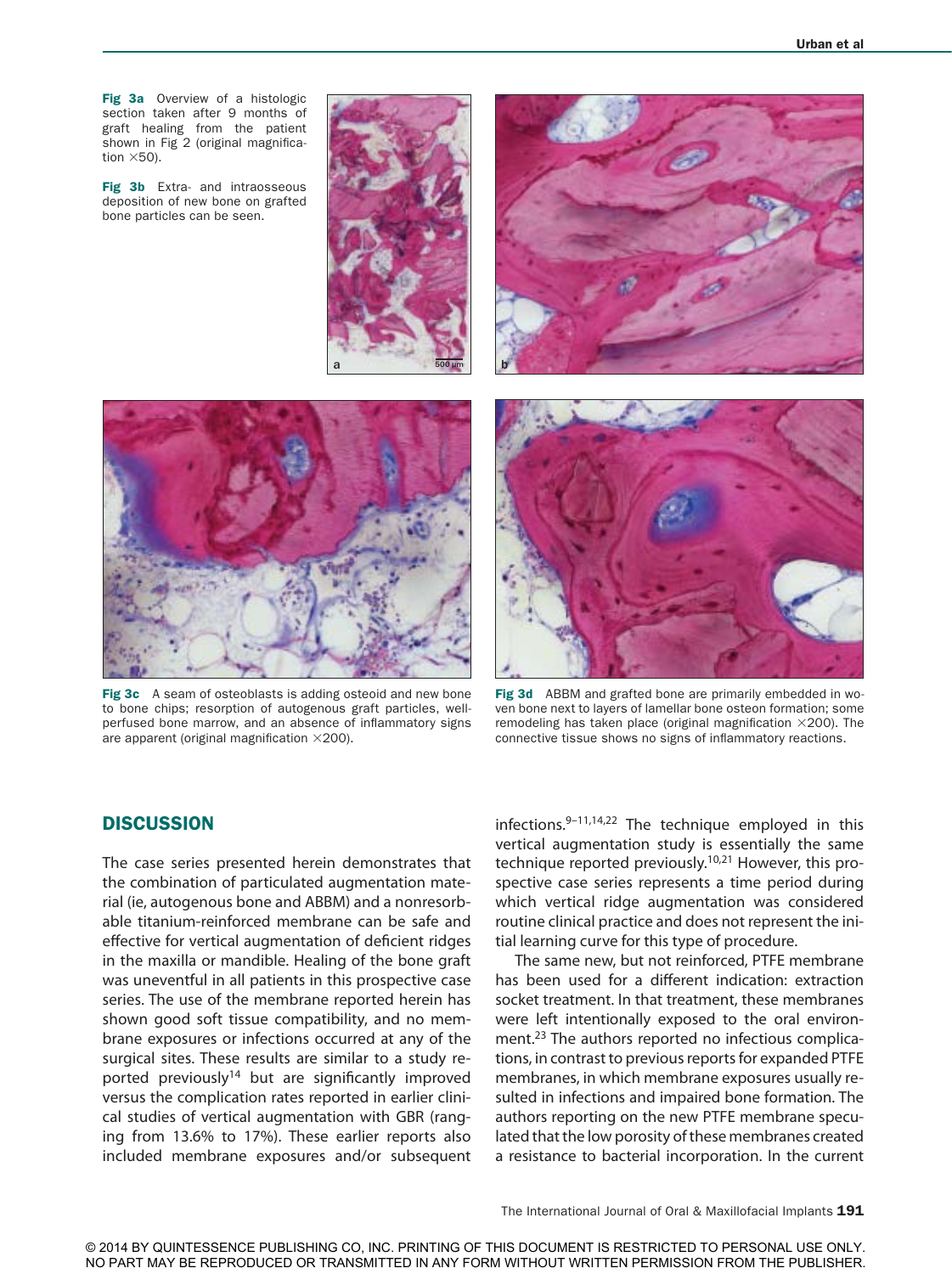study, the soft tissues were intentionally closed above the membranes. Since the soft tissue was intentionally closed and no membrane exposures occurred in this case series, the current authors cannot confirm the speculation made by other authors reporting on this new membrane. Because of the positive results of the current investigation, primary closure with this new TR membrane is still indicated and considered of primary importance to the success of such complex cases.

In this case series, there was a mean vertical bone increase of 5.45 mm (standard deviation 1.93 mm), with some sites gaining up to 9 mm. None of the cases showed bone height gain that was less than the space created by the membrane. Similar results were reported in previous studies,<sup>10,12,14</sup> whereas somewhat less bone gain was reported by others.<sup>13,22</sup> The differences may be attributed to differences in the severity of the initial defects treated. There has been no evidence of bone resorption over time.

In these sites treated with a mixture of autogenous bone and ABBM, the ABBM particles showed good incorporation with the newly formed ridge. This clinical evidence is supported by the available histologic specimens of the augmented areas, which showed that the ABBM particles were connected by a dense network of newly formed bone. This is in agreement with previous reports on horizontal and vertical ridge augmentation using a mixture of autogenous bone and ABBM.<sup>6,7,13</sup> In addition, the use of ABBM in these procedures may lessen the need for harvested autogenous bone and may generally lead to decreased morbidity and therefore increased patient comfort and satisfaction with these regenerative procedures. The absence of major complications in any of the harvest sites in this case series supports the potential benefit of ABBM for these types of procedures.

This prospective case series demonstrates the feasibility of a new TR-PTFE membrane in GBR for vertical ridge augmentation and subsequent implant placement. As stated previously, the results with this new membrane are similar to the bone gain reported by other vertical augmentation studies. However, the positive results obtained in this case series need to be replicated by larger randomized and controlled clinical trials of the regenerative phase, implant placement, long-term stability of the regenerated bone, and implant survival.

### **CONCLUSION**

Within the limitations of this case series, the treatment of vertically deficient alveolar ridges with a guided bone regeneration technique using autogenous bone with the addition of anorganic bovine bone–derived

mineral and a titanium-reinforced, high-density polytetrafluoroethylene barrier membrane can be regarded as successful. Histologic evaluation showed that the anorganic bovine bone–derived mineral particles were connected with a dense network of newly formed bone of varying degrees of maturation. Nevertheless, randomized, controlled clinical studies are necessary to prove that the investigated membrane, as well as other bone substitutes, can support healing in the same way as was demonstrated in this case series.

# ACKNOWLEDGMENTs

The authors would like to thank Annette Lindner for her excellent technical assistance in histologic preparations and histomorphometric measurements. The authors reported no conflicts of interest related to this study.

# REFERENCES

- 1. Buser D, Brägger U, Lang NP, Nyman S. Regeneration and enlargement of jaw bone using guided tissue regeneration. Clin Oral Implants Res 1990;1:22–32.
- 2. Dahlin C, Andersson L, Linde A. Bone augmentation at fenestrated implants by an osteopromotive membrane technique. A controlled clinical study. Clin Oral Implants Res 1991;2:159–165.
- 3. Jovanovic SA, Spiekermann H, Richter EJ. Bone regeneration around titanium dental implants in dehisced defect sites: A clinical study. Int J Oral Maxillofac Implants 1992;7:233–245.
- 4. Buser D, Ingimarsson S, Dula K, Lussi A, Hirt HP, Belser UC. Long-term stability of osseointegrated implants in augmented bone: A 5-year prospective study in partially edentulous patients. Int J Periodontics Restorative Dent 2002;22:109–117.
- 5. Zitzmann NU, Schärer P, Marinello CP. Long-term results of implants treated with guided bone regeneration: A 5-year prospective study. Int J Oral Maxillofac Implants 2001;16:355–366.
- 6. Urban IA, Nagursky H, Lozada JL. Horizontal ridge augmentation with a resorbable membrane and particulated autogenous bone with or without anorganic bovine bone-derived mineral: A prospective case series in 22 patients. Int J Oral Maxillofac Implants 2011;26: 404–414.
- 7. Urban IA, Nagursky H, Lozada JL, Nagy K. Horizontal ridge augmentation with a collagen membrane and a combination of particulated autogenous bone and anorganic bovine bone-derived mineral: A prospective case series in 25 patients. Int J Periodontics Restorative Dent 2013;33(3):299–307.
- 8. Urban IA. Simultaneous sinus and horizontal augmentation utilizing a resorbable membrane and particulated bone graft: A technical note and 7-year follow-up of a case. Eur J Oral Surg 2011;2:19–24.
- 9. Simion M, Trisi P, Piattelli A. Vertical ridge augmentation using a membrane technique associated with osseointegrated implants. Int J Periodontics Restorative Dent 1994;14:496–511.
- 10. Tinti C, Parma-Benfenati S. Vertical ridge augmentation: Surgical protocol and retrospective evaluation of 48 consecutively inserted implants. Int J Periodontics Restorative Dent 1998;18:434–443.
- 11. Simion M, Jovanovic SA, Trisi P, Scarano A, Piattelli A. Vertical ridge augmentation around dental implants using a membrane technique and autogenous bone or allografts in humans. Int J Periodontics Restorative Dent 1998;18:18–23.
- 12. Simion M, Jovanovic SA, Tinti C, Parma-Benfenati S. Long-term evaluation of osseointegrated implants inserted at the time or after vertical ridge augmentation. A retrospective study on 123 implants with 1-5 year follow-up. Clin Oral Implants Res 2001;12:35–45.